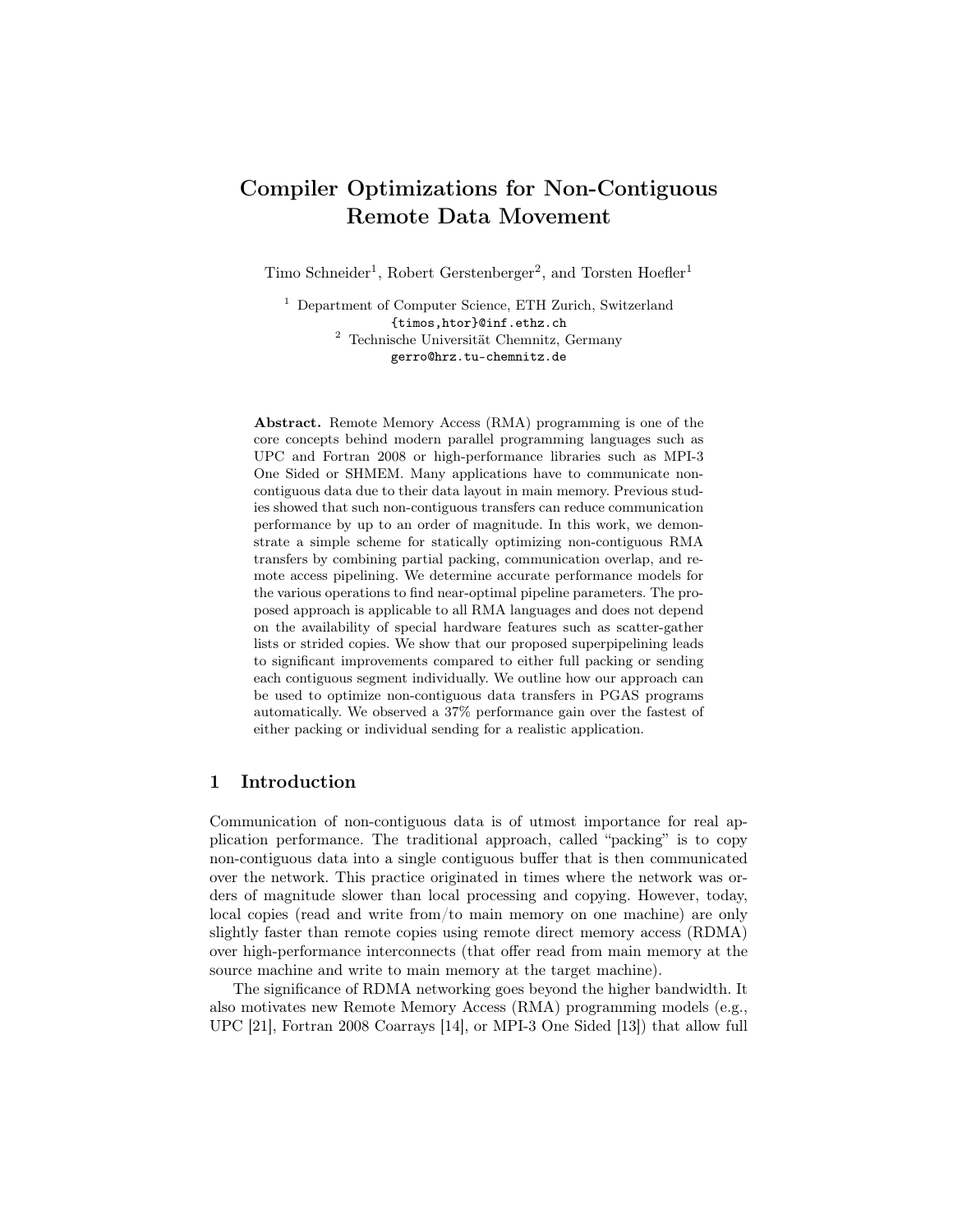exploitation of the new hardware. RMA programming exposes the direct memory access to the user who can issue remote memory writes and reads directly. In addition, such RMA programs are easier to analyze by compilers than message passing programs because the complex message matching problem [4] does not apply (each remote access specifies the target buffer explicitly). This motivates us to explore automatic optimizations, such as pipelining and partial packing, for remote memory accesses.

We now demonstrate a typical parallel application using a simple twodimensional Laplacian stencil example. The serial version iterates over a twodimensional array and computes the value of each point from the old value at that point and the old value at the neighboring points (aka. "five-point stencil"). A two-dimensional decomposition for distributed memory parallelism requires communication at the boundaries of each process. Depending on the array layout in memory, one or more directions of communication will access non-contiguous data.

For example, if matrices are stored in row-major order, then data exchanged in the north-south direction is contiguous in local memory, while data exchanged in east-west direction is non-contiguous. More formally, we can describe any transfer of k Bytes (in total) as a set of k pairs  $(s_i, d_i)$  where  $1 \leq i \leq k$ . Each pair describes a single Byte of the transfer, which is copied from the address  $s_i$  at the sender to  $d_i$  at the receiver. Without changing the semantics of the transfer, we can sort the pairs, using  $s_i$  as a key in ascending order. A transfer is contiguous if  $(\forall i \in \{1, ..., k\} : s_i = d_i + s_1 - d_1) \land (\forall i \in \{1, ..., k-1\} : s_i = s_{i+1} - 1),$ otherwise, it is non-contiguous.

Programmers often pack data for all communication directions in order to retain easy maintainability and portability of their code. The following listing shows pseudo-code for the communication part of the Laplacian stencil application:

```
1 \mid for (int iters = 0; iters < niters; iters ++) {
     compute 2d stencil (array , \ldots);
3 \mid // swap arrays (omitted for brevity)
     for (int i=0; i<br/>bsize; +i) sbufnorth [i] = array[i+1,1];5 \mid // ... omitted south, east, and west pack loops
    RMA Put( sbu fn or th, rbu fn or th, bsize, north);
7 \mid \quad ... omitted south, east, and west communications
    RMA Fence();
9 for (int i=0; i<br/>bsize; \pm i) array [i+1,0] = rbufnorth [i];
     // ... omitted south, east, and west unpack loops11}
```
The loop at line 4 exemplifies the packing of data from the array (potentially non-contiguous) into sbufnorth, a contiguous buffer. The contiguous buffer is then communicated at line 6 (RMA\_Put represents the language-specific remote write, e.g., assignment to a shared pointer in UPC). The call to RMA\_Fence represents the language-specific synchronization method (e.g., upc\_fence).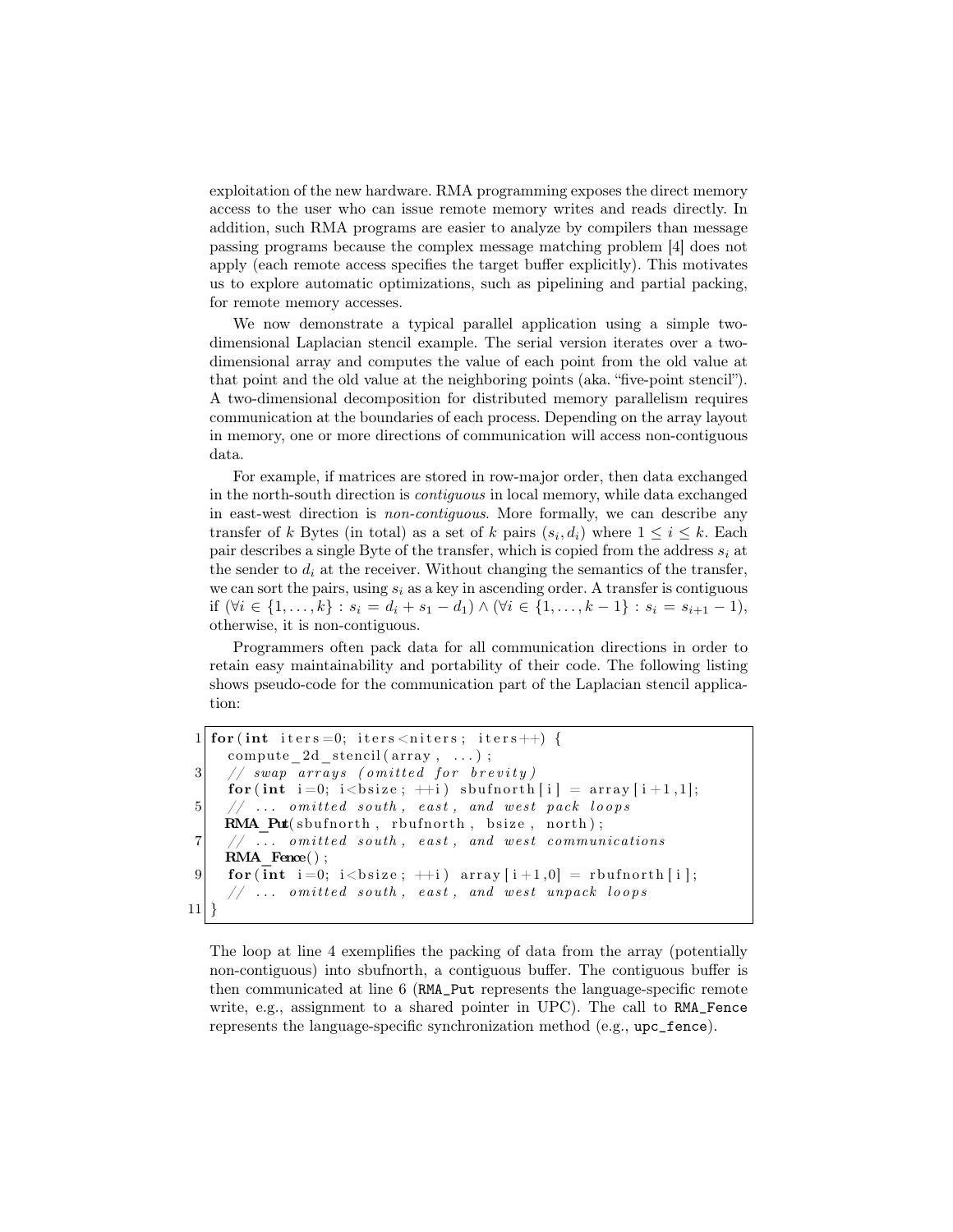As mentioned before, similar packing loops can be found in most parallel distributed memory applications, for example WRF [20], MILC [3], NAS LU, MG, SP and BT [22], and SPECFEM3D\_GLOBE [6]. In the following we will not differentiate between packing and unpacking as they are symmetric — with "packing" we refer to both packing and unpacking.

If copy overheads (in time and energy) have to be avoided, then one could simply issue all the contiguous pieces using a separate transfer for each. This is exemplified in the following pseudo-code for the same Laplacian application:

```
1 \vert for (int iter=0; iter <niters; \vert +iter) {
    compute 2d stencil (array , \ldots );
3 \vert // swap arrays (omitted for brevity)
    for (int i=0; i<br/>bsize; i++) {
5 RMA_Put(array[i+1, 1], array[i+1, 0], size, north);
          \overline{\ldots} omitted south, east, and west communications
\overline{7}RMA Fence();
9| }
```
Instead of packing the array using a pack loop, all consecutive blocks are sent separately in the loops around lines 4 and following. We call this approach maximal block communication. However, sending many small pieces (e.g., a single floating point number in our example) can be very inefficient due to fixed overheads for each transfer.

In this work, we demonstrate how *partial packing* combined with (super)pipelining can improve the communication performance of many scientific codes significantly. Figure 1 provides a high-level overview.



Fig. 1. Methods for sending non-contiguous data in one-sided programming models.

Explicit Datatype Specification Some programming environments offer high-level abstractions for specifying non-contiguous data accesses. MPI, for example, allows the specification of datatypes that simplify and optimize non-contiguous communications. We have shown in a previous study that runtime compilation techniques can speed up the packing of MPI DDTs by a factor of seven [19], and therefore make it competitive with manual packing. The proposed techniques in this work automatically overlap packing and communication to enable further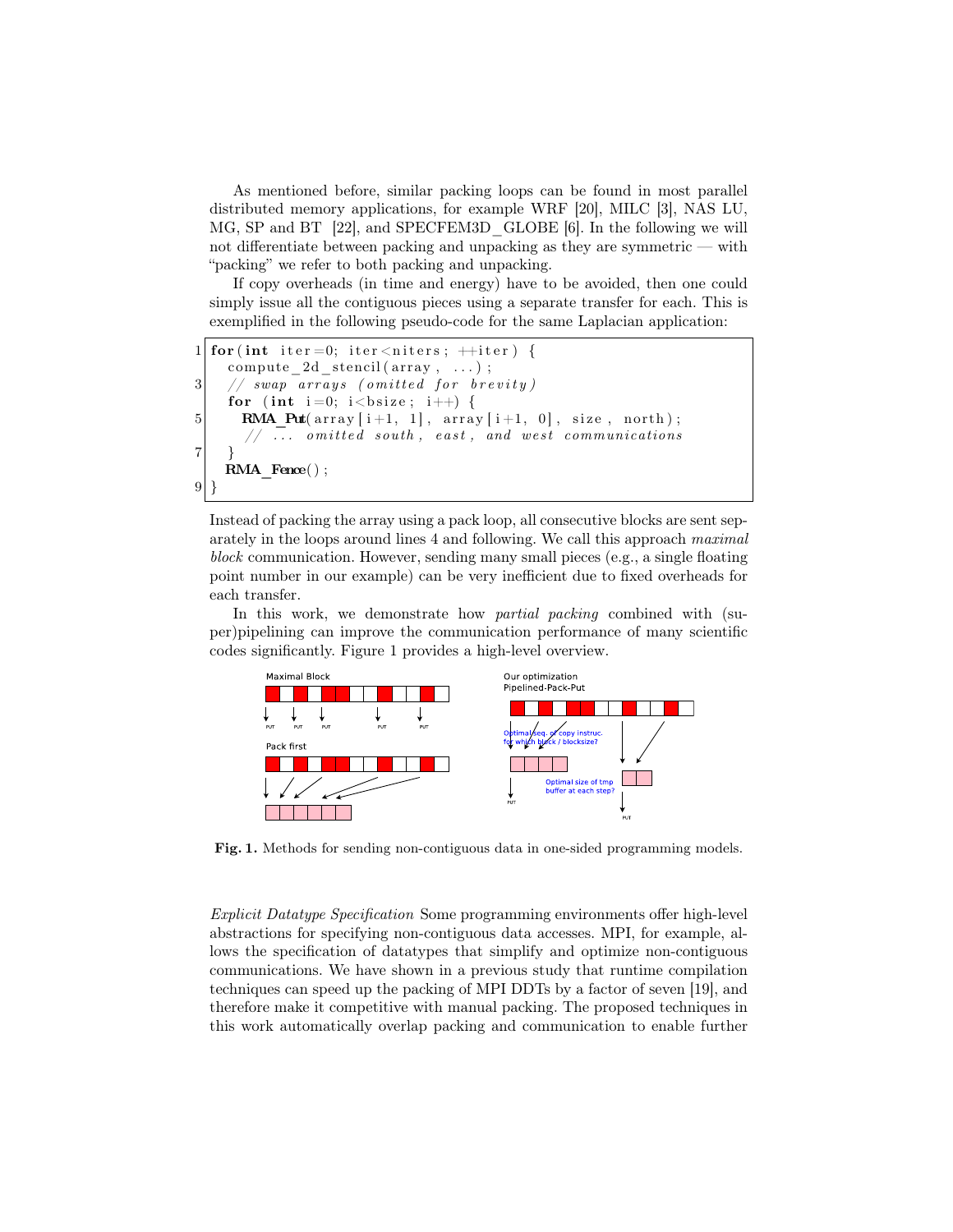optimization. In addition, most RMA programming models do not support explicit datatype specifications making our technique necessary for optimizations.

Even if explicit datatype specification is offered, users tend to utilize pack loops [18]. One can go as far and argue that explicit data-access declarations are not necessary because copy loops and other communication constructs can be easily identified using static analysis and transformed into more efficient representations. For example, Kjolstad et al. demonstrated a simple static analysis that detects and optimizes common pack loops [12].

Our work applies to both, library implementations and compiled code. However, we argue that (super)pipelining techniques are most efficient when the communication and partial packing can be integrated into the application computation. In this work, we step into this direction by modeling the optimization of non-contiguous transfers by pipelining and overlapping packing and sending.

The detailed contributions of this paper are the following:

- We show how a compiler can generate an instruction sequence for nearoptimal copying of data into a temporary buffer. Our tuned copy code is up to two times faster than copy functions such as bcopy and memcpy. The resulting code shall be inlined as partial pack-code.
- We show how modeling communication and copy performance can be utilized to transform a sequence of communication and pack statements into an efficient pipelined schedule for a near-optimal combination of packing and communicating.

## 2 Pipelining for non-contiguous Put operations

In the rest of this paper we assume that we have a set  $S$  whose elements are tuples of the form  $(s, r, l)$ . Each element of this set describes one block of data which is l Bytes in size and resides on the sender at s and has to be transferred to the receiver at address  $r$ . Furthermore we assume that  $S$  is *minimal*, that means there exists no set  $S'$  that describes the same data-movement pattern with a smaller number of elements in the set.

A minimal set S can be constructed by simulating a program execution. Each put operation would be recorded as one tuple of the set K. The set K can be minimized to  $S$  using the following procedure: The tuples in  $K$  are sorted according to their s elements and elements are checked pair-wise in the sorted list. If  $(s_i + l_i = s_{i+1}) \wedge (r_i + l_i = r_{i+1})$  then we can combine the tuples i and  $i+1$  into a new tuple  $(s_i, r_i, l_i + l_{i+1})$ . This procedure is repeated until a fixpoint is reached. This can be extended to symbolic analysis, for example, by using abstract interpretation [7].

Maximal block communication would now put every block (as identified by a tuple) separately. Let the cost to issue a single put operation of length l be  $T_{put}(l)$ , and let x.l identify the l element in tuple x. The overall cost of maximal block communication is:

$$
T = \sum_{a \in S} T_{put}(a.l)
$$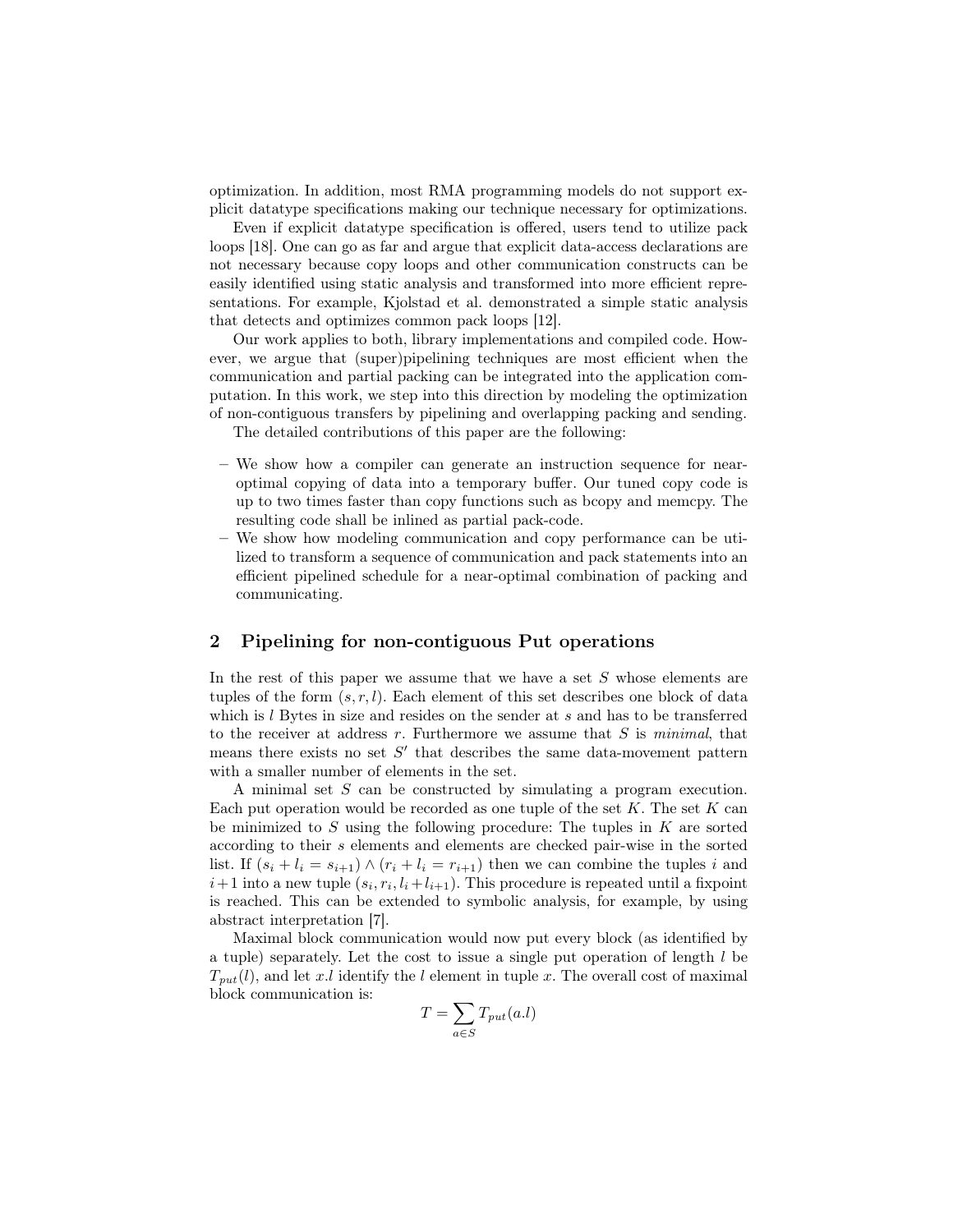Another option would be to search for certain features in the set S and exploit them. One such feature is that, while the data is non-contiguous at the sender, it is actually placed in a consecutive buffer at the receiver. A very common example for this is the transposition of a matrix which is distributed across multiple processes. Such a communication pattern is required in multi-dimensional FFT codes and seismic wave propagation codes, such as SPECFEM3D\_GLOBE [18]. In such a case, instead of sending each element of S individually, we could also copy all elements into a single temporary buffer on the sender side, and transfer this buffer to the receiver using a single RMA put operation. In that case the cost for the entire transfer would not only depend on the performance of the put, but also of the copy operation, which we denote as  $T_{copy}(l)$ . The overall cost of this scheme can therefore be expressed as:

$$
T = \sum_{a \in S} T_{copy}(a.l) + T_{put} \left( \sum_{b \in S} b.l \right)
$$

When compared to the first scheme, it is clear that the second one can only be faster if the difference between many small put operations and one big put operation is big enough to offset the time required for the copy operations. This has been exploited before [9], especially by systems which perform message vectorization. Small transfers attain a smaller bandwidth than bigger ones, due to a constant latency and send overhead. In Figure 2 we plot the time it takes to send 800 KB of data, with a different number of put operations, so that the size of each put varies between 8 and 1000 Bytes.



Fig. 2. Varying the number (and therefore the size) of put operations to transfer 800 KB of data shows that bigger puts are more efficient than small ones.

We can see that if the transfer is realized with small puts, i.e., one double precision floating point value per put, it takes 110 times longer to transfer the data then using puts of size 1 KB. The reason is that each put operation has some constant overhead on the host CPU and also on the Network Interface Card (NIC). It seems like minimizing the number of put operations can lead to higher performance. However, the benchmark above only considered communication (on the NIC and CPU) and no parallel packing (on the CPU).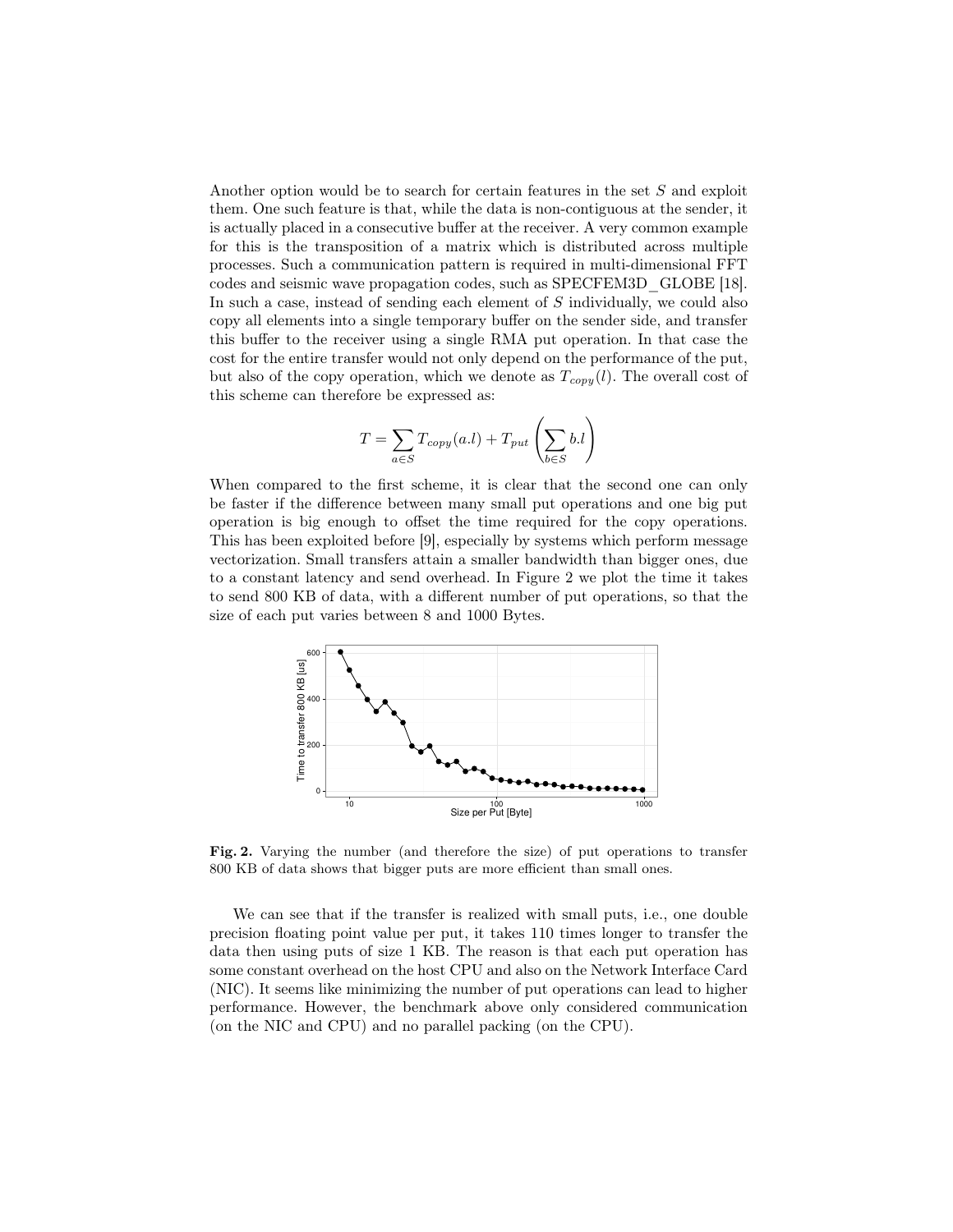The LogGP network model [1] models CPU and NIC overheads separately as o and g. Those two terms may overlap and a put operation can be performed in max $(o, g)$ . Therefore to minimize the total transfer time T it is beneficial to overlap some of the packing with put operations. This can be done by partitioning the data movement operation expressed by the set S into a series of (non-empty) partitions  $P_i$   $(1 \leq i \leq n$ , we assume that elements in S can be split into multiple pieces that belong to different partitions  $P_i$ ). Copying the first partition  $P_1$  into the temporary buffer cannot be overlapped, similarly the sending of the last partition  $P_n$  cannot be overlapped. Therefore the total time can be expressed as:

$$
T = \sum_{a \in P_1} T_{copy}(a.l) + \sum_{i=2}^n \max\left(T_{put}\left(\sum_{b \in P_{i-1}} b.l\right), \sum_{c \in P_i} T_{copy}(c.l)\right) + T_{put}\left(\sum_{d \in P_n} d.l\right)
$$

Fixed pipeline To minimize the total transfer time we would need to minimize this function over all possible partitionings of S. This optimization problem can be solved with traditional optimization methods or heuristics. A simple heuristic would be to fix the size of the put operations we want to perform, and partition S in such a way that all puts (except the last) are of this size. We call this method the fixed pipeline method.

Superpipelining The simple fixed-size-put scheme can be improved by increasing the size of each partition  $P_i$  as we progress. The rationale for this is that we should keep the size of the first put operation low, as the copy operations before it cannot be overlapped with anything. On the other hand we want to minimize the total number of puts. If we assume that  $\forall s : T_{copy}(s) < T_{put}(s)$  we can increase the size of each put. The goal is to keep the network (which is then the bottleneck of the transfer) saturated. This will be the case if we ensure that the time to pack the data for the  $i$ -th put operation is smaller than the time taken to perform the  $i - 1$ st put operation with which the copying is overlapped. To compute the optimal pipeline, we need to know the functions  $T_{put}(s)$  and the inverse of the function  $T_{copy}(s)$ , since we want to know how many Bytes we can copy for the next put. This approach of gradually increasing the size of pipeline stages to achieve optimal overlap and throughput is called superpipelining.

In the following we show a semi-analytic performance model for the performance of RDMA put operations to get an approximation for  $T_{put}(s)$ . Unfortunately the performance of copy operations cannot be modeled that nicely due to the vast number of influencing factors (cache state, cache sizes, cache associativity, instruction choice for the copy operation, unrolling of copy operations, etc.). Therefore we propose a method to generate a fast copy code, which at the same time gathers performance measurements which can be used to approximate the inverse of  $T_{copy}(s)$ .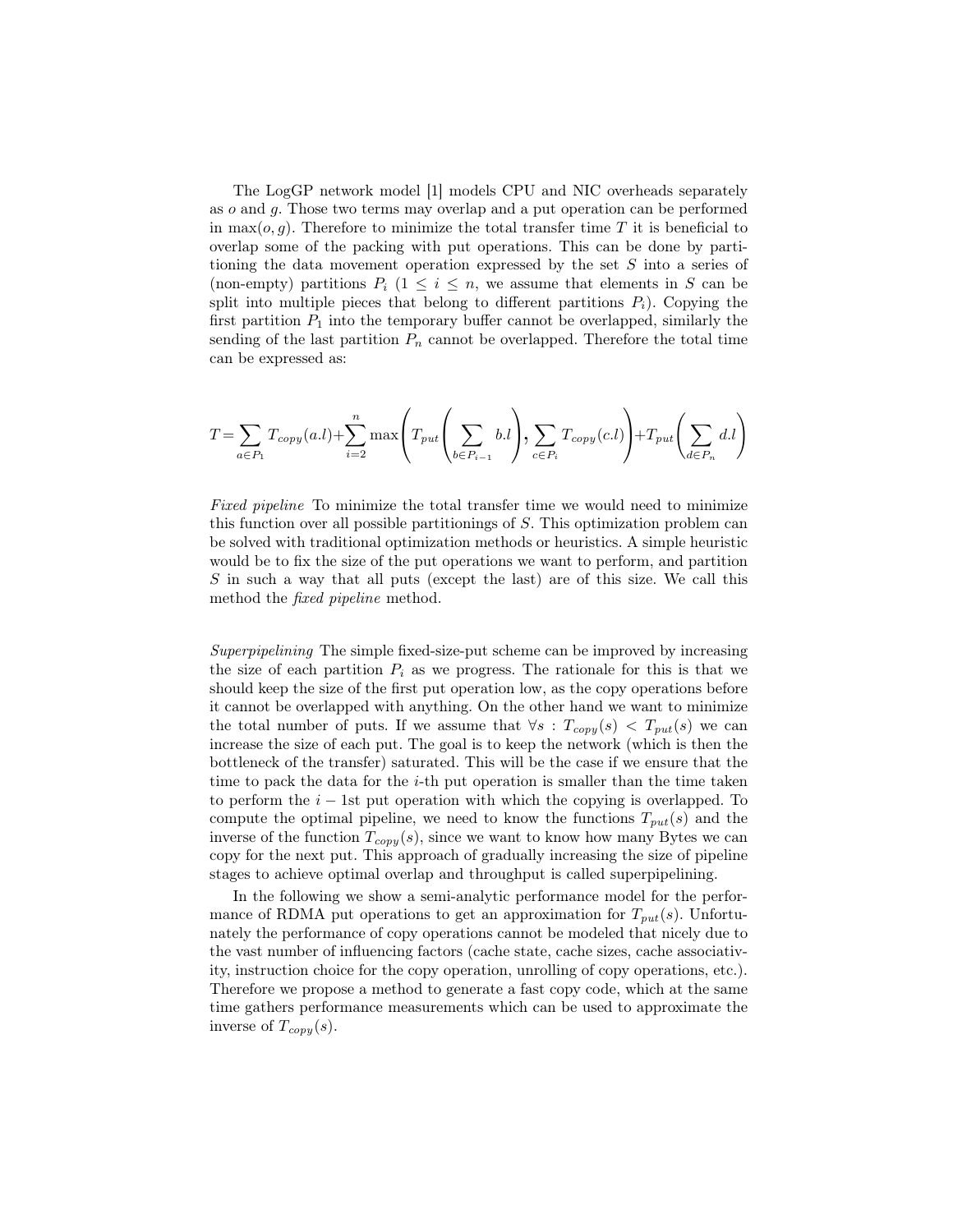## 3 Data Movement Operations

Modern CISC architectures offer a plethora of instructions capable of copying data in main memory. For this study we focus on x86-64, since it is the most prevalent architecture in parallel computing today. On modern x86-64 architectures copying data between memory locations can be done in two different ways. Most data-movement instructions only copy between registers and memory, therefore a copy between memory locations consists of two parts: Copying the data from memory into a register and copying it back from the register into a different memory location. In addition, the movs instruction family is able to copy directly from memory to memory. There are many different ways how to copy data in and out of a register. Perhaps the most well known one is the mov instruction family (this includes all variants of the mov instruction for different widths, i.e., movb to copies a single Byte, movw copies two Bytes, movl copies four Bytes and movq copies eight Bytes). Being a CISC design, the x86 instruction set also includes specialized instructions to copy strings: the load-string lods and store-string instruction family stos. They essentially behave like the mov instruction, however, the programmer is free to choose where he places operands for the mov instructions, those use the registers %rsi, %rdi for the source and destination address and use %rax as temporary buffer. All those instruction can only operate on up to eight Byte at a time. With the SIMD extensions (i.e., SSE2 and AVX) load/store instructions became available that are able to load/store 16 (SSE2) or 32 (AVX) Byte from/to a register in one instruction.

SIMD instructions offer another interesting set of features to the programmer: Not only can loads and stores be performed using much wider registers, but also special loads and stores are offered for aligned data. Another novelty is the introduction of non-temporal stores, which bypass the cache and write directly into memory. Of course, writing directly into memory is much slower than writing into the cache. However, when copying large blocks of data (larger than the last level cache) it is useless to write any (but the last chunk) of data to the cache, since this data will be evicted from the cache anyway by later writes. Knowingly bringing useless data into the cache is of course suboptimal, since it inflicts additional overhead because of the cache coherency protocol. Therefore temporal store instructions also have to be considered carefully.

Another important choice the programmer (or compiler) has to make when writing a copy-loop is the choice of the loop instructions he uses. When data is copied using a movs instruction, a loop can be formed by simply prefixing this instruction with the rep prefix. This prefix repeats the prefixed instruction until the %rcx register is zero and decrements the %rcx register after each iteration. The direction of operation (decrementing or incrementing %rsi and %rdi) is set with the direction flag. Of course the rep prefix is only an option when the movs instruction is used, as all other alternatives require more than one instruction to perform a memory to memory copy operation. For those cases we again have multiple options: We can use the loop instruction, which jumps to a label if %rcx is not zero and decrements this register before each jump. However, with this variant we have to adjust the value of the source and destination pointers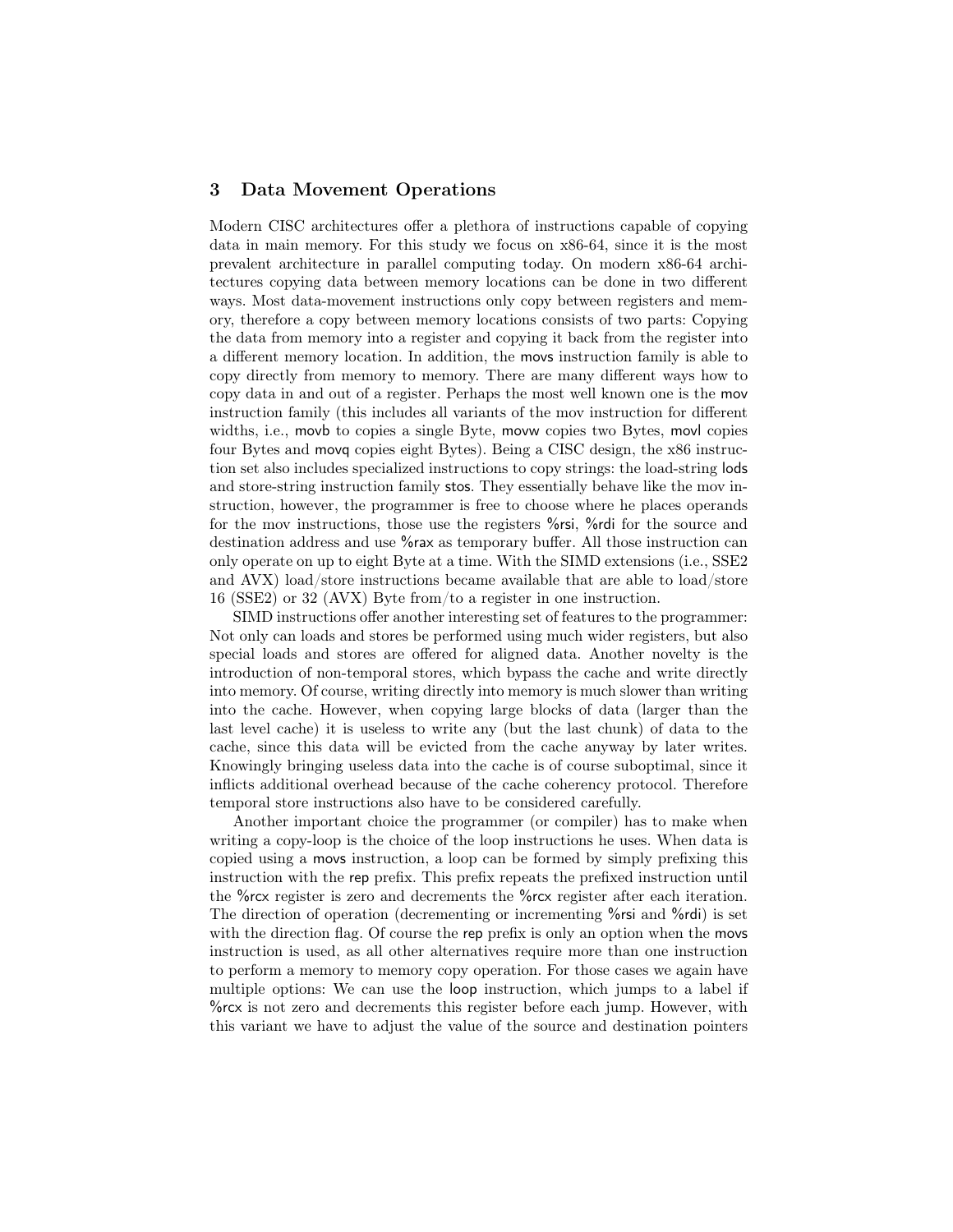manually in the loop. The third option is to manually do a comparison at the end of the loop body and then use an instruction of the jmp family to jump to the start of the loop, depending on the result of the comparison.

Figure 3 gives an overview over the possibilities of combinations of datamovement and loop forming instructions offered by the x86-64 instruction set. Another variable the programmer has to consider is the unrolling factor of the copy loop: the overhead of the branching instruction can be alleviated by performing several copy operations inside of the loop body. However, since copy operations are memory bandwidth bound, too much unrolling can also be detrimental to the performance since loading of the instruction stream also creates memory pressure.

The x86-64 instruction set offers even more data-movement instructions (i.e., push/pop, compare-and-swap) which are not considered here since they are specialized instructions with more functionality than data movement and should therefore always be slower than the simpler instructions.

We optimize the code used for copying automatically, using algorithm outlined in Figure 4 select the optimal combination of data-movement instruction and unroll factor combination for selected block sizes.



Fig. 3. Data-movement and loopforming instructions on x86-64.

Fig. 4. Algorithm used to generate optimized copy code.

For each block size all possible combinations of instruction(-swidth) and unroll factor is computed, since not every combination supports all sizes. The measurement of the performance of each combination is repeated several times (1,000 times in our case) and for each combination the median of those times is computed. The optimal combination of instruction and unroll factor for a given block size is then chosen.

This algorithm is performed for a number of sizes and assuming the source data is in cache or not in cache. We tuned only sizes up to one Megabyte because our superpipelining does not require larger blocks. The gathered information is then used to construct a near-optimal sequence of CPU instructions to perform the copy for packing.

The performance of our copy code, which we call  $f_{copy}$  is shown in Figure 5. We compare it to the memcpy() and bcopy() function. We optimize for two cases: (1) the source data resides in cache ("Cache Hot") and (2) the source data needs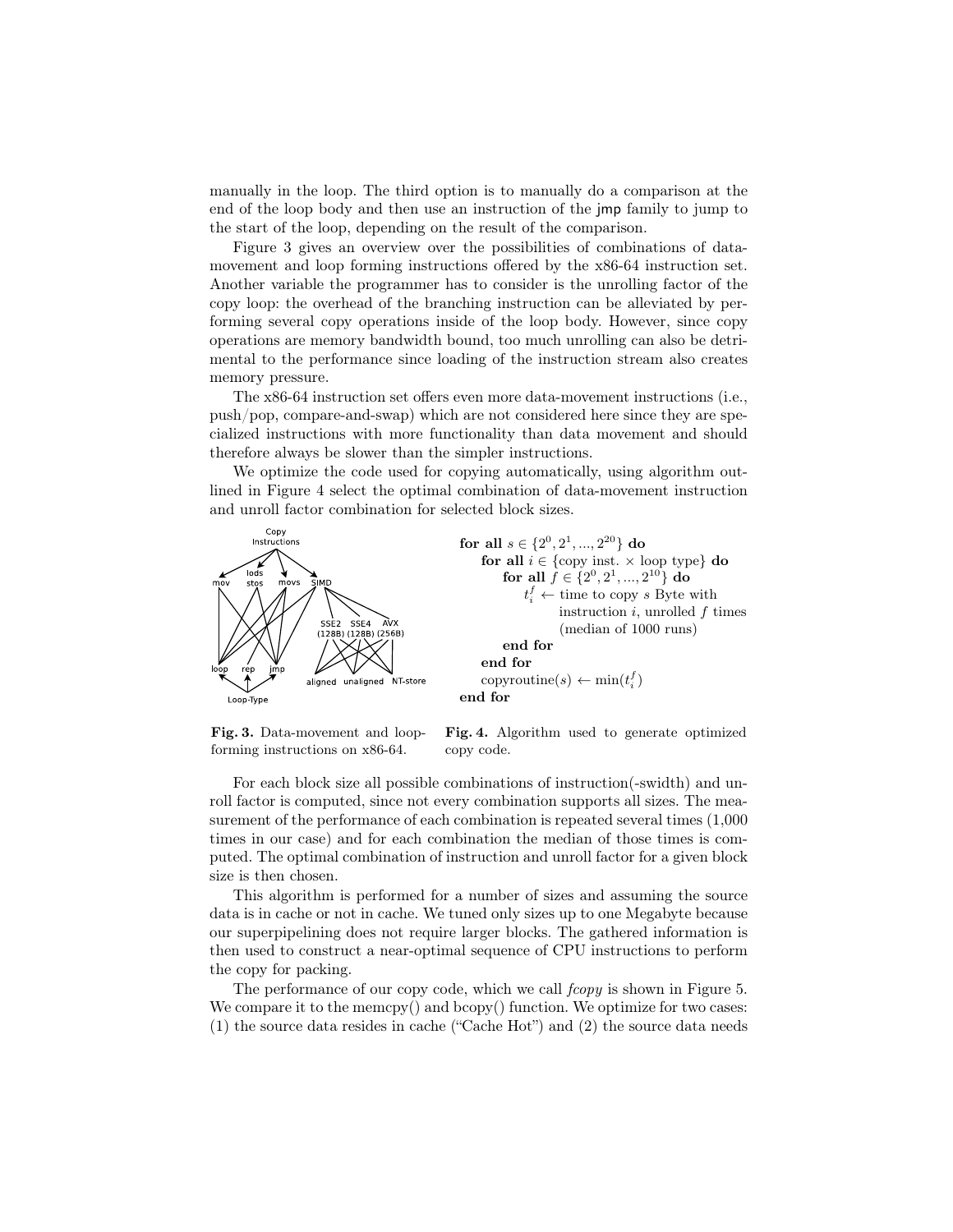

Fig. 5. Performance of our copy code *fcopy* compared to the performance of memcpy and bcopy on JYC and Daint. Our optimized code is up to seven times faster than memcpy and up to 2.6 times faster than bcopy. Note that we optimized the code for block sizes up to 1 MB (left of the dotted line).

to be loaded from main memory ("Cache Cold"). We assume that a compiler analysis could determine the reuse distance of the to-be-copied data and decide on the best instruction sequence.

For the performance data presented in this paper, we use two different machines: JYC, the Blue Waters test system at the National Center for Supercomputing Applications, which consists of a single cabinet Cray XE6 (approx. 50 nodes with  $1,600$  Interlagos  $2.3 - 2.6$  GHz cores) and Piz Daint, a Cray XC30 at CSCS with dual-socket 8-core 64-bit Intel SandyBridge CPUs clocked at 2.6 GHz.

## 4 Modeling Communication

To be able to model the performance of one-sided non-contiguous data transfers, we need to model not only the performance of the local copying of data, but also the performance of the remote memory copies.

One-sided data transfers follow the same general scheme, independent of the actual API in which they are implemented: A synchronization epoch is started, then a number of remote memory operations is started, after which the synchronization epoch is again closed. Those operations are combined into a single statement if synchronization is not relaxed. In our case however, the goal is to overlap packing with RMA operations. Thus, we utilize a relaxed synchronization model for our communication. In this model the time to execute  $n$  put operations, with sizes  $s_i$  can be modeled as  $t = L + n \times o_{put} + G \sum_{i=1}^n s_i$ . This model is similar to the LogGP model [1]. The constant overhead (latency, synchronization overhead) is denoted as  $L$ , where  $o_{put}$  is the overheads for the put operation, which is independent of the size of the data buffer being transferred. In LogGP we would differentiate between the overhead on the NIC,  $g$  and the overhead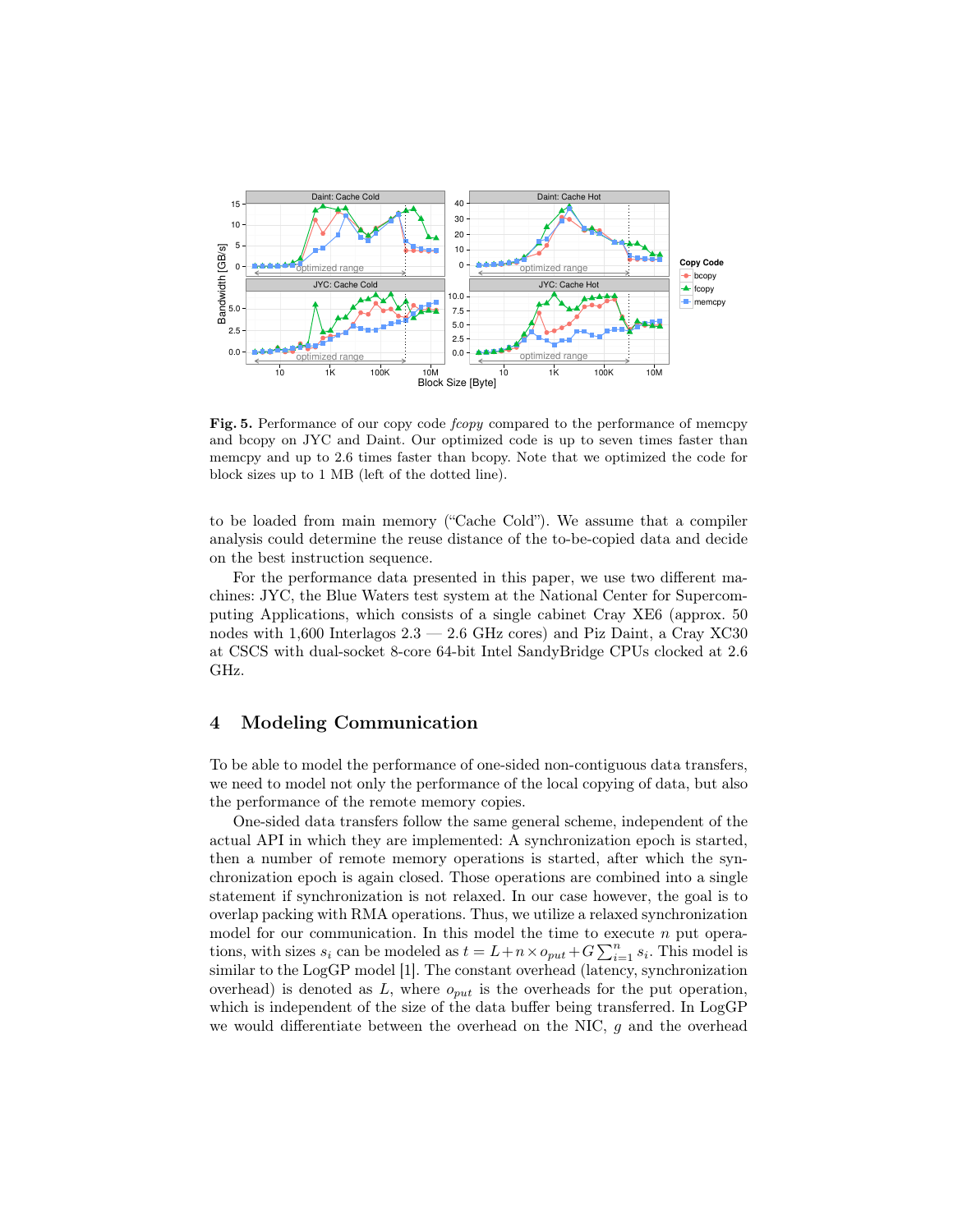on the host CPU  $\sigma$ , however, in practice these values are hard to measure independently. Therefore we model  $\max(o, g)$  as  $o_{put}$ . The inverse bandwidth of the transfer is expressed by G.

We parametrize this model by performing between 1 and 50 puts in a loop, each with the same data buffer size. The data buffer size is varied between a single Byte and 800 KB. Then we fit the above model to the measured data. Each measurement is repeated 50 times, and we use the median value to minimize the effects of outliers due to noise.

The results of these measurements on JYC are plotted in Figure 6 for outof-cache inter-node communication. We focus on inter-node communication in this work, because on our test system intra-node communication is handled by copying the data directly from the target to the destination buffer, using the XPMEM [23] kernel module to access another processes address space. Since this copy operation is not performed in an extra progression thread, overlapping intra-node communication is therefore not possible.



Fig. 6. Inter-node communication performance on JYC. If we parametrize the model with this data we get:  $L =$  $1 \,\text{\upmu s}, o = 0.686 \,\text{\upmu s}, G = 0.17 \,\text{\upmu s}/\text{B}.$ 



Fig. 7. Relationship between put and copy performance for different block sizes. Below 10 KB puts are much more expensive than additional copies, while above 500 KB it is slower to pack more data than to send it over the network directly.

If we use the data collected on JYC to parametrize our model we get L  $= 1 \,\mu s$ ,  $\sigma = 0.68 \,\mu s$  (0.44  $\mu s$  for in-cache data),  $G = 0.17 \,\text{ns/B}$ . This model fits the measured data quite well, the  $R^2$  value is 0.999. This means 99.9% of the variance observed in the data is explained by the model. For Daint the values are  $L = 1$  us,  $o = 0.66$  us (same for in-cache data),  $G = 0.6$  ns/B and an  $R<sup>2</sup>$  of 0.979.

We can now use the performance model for communication and the data collected during the construction of the copy method to determine optimal sizes for the partitions of  $S$  which are transferred with a single put operation, and by which factor we can increase this size for consecutive puts. To do this we look at the quotient  $r = \frac{T_{put}(s)}{T_{per}(s)}$  $\frac{I_{put}(s)}{T_{copy}(s)}$  for different sizes s. This ratio is plotted in Figure 7.

If  $r < 1$  it means that we should never copy this much data into a temporary buffer, the put will be faster than copying this data was, therefore we will not enlarge the partitions of S beyond this point. If we plot that ratio for our test system, we can see that for 500 KB and larger, collecting more data (for a larger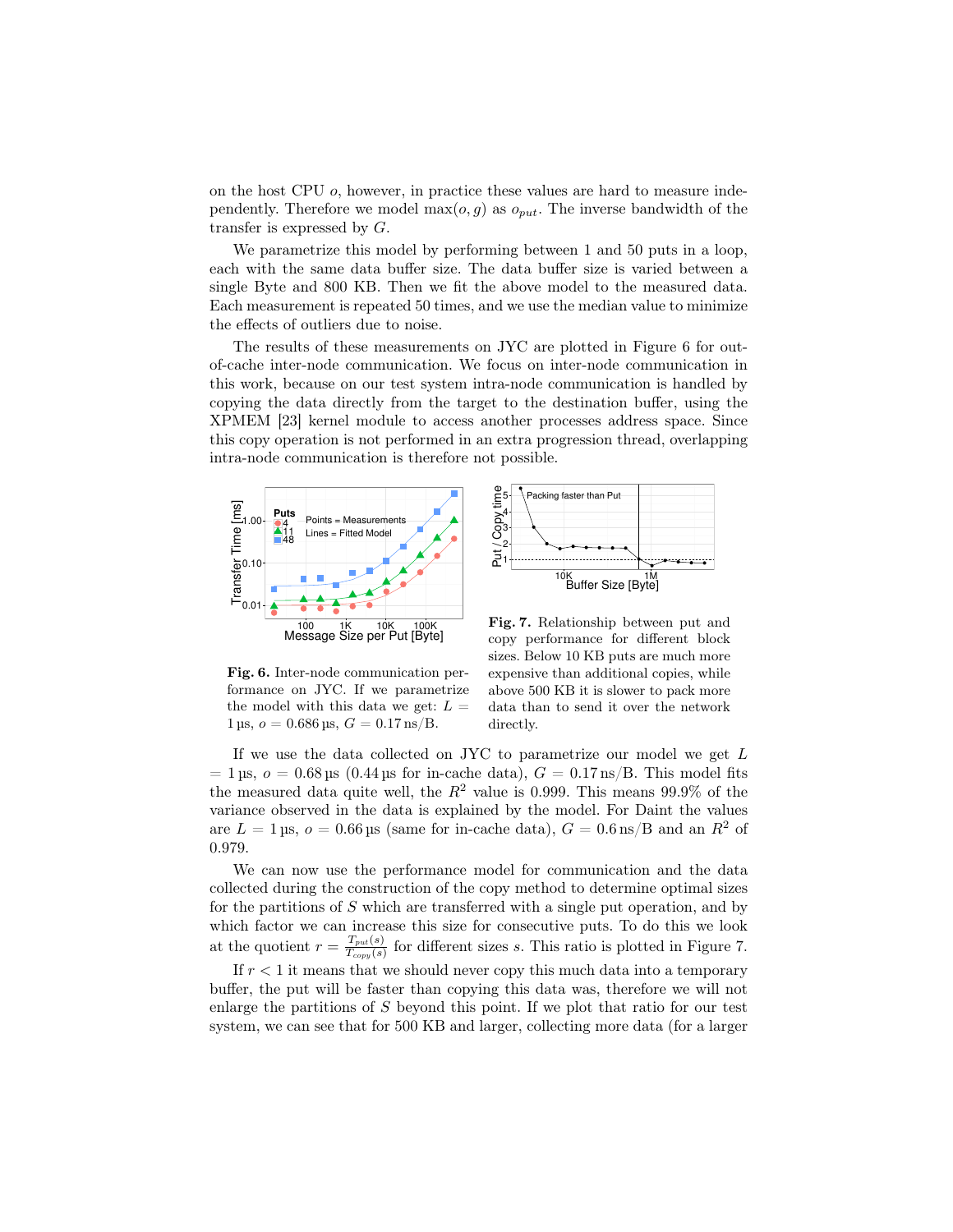put operation) takes longer than sending it immediately, therefore we stop to increase the size of the partitions, once we copied a block of size 500 KB. Note that  $T_{copy}(s)$  is an upper bound for the performance of filling the temporary buffer for a put of size s. The real performance of this operation is  $\sum_{a \in P_i} T_{copy}(a.l)$ which can be much lower in case of very small consecutive blocks in the data layout on the sender side, therefore the start value and the rate at which to increase partition sizes have to be computed for each data layout. Furthermore we can see that below 10 KB puts are much more expensive than additional copies (the ratio is above 2), therefore it would be inefficient to perform smaller puts. Because of that we start our superpipeline protocol with an initial partition size of at least 10 KB.

#### 5 Results

In this section we will demonstrate the performance of our optimization with two examples. The first example is the matrix transpose part of an FFT code. The consecutive blocks on the sender side are (depending on the total size) between 128 and 1792 Byte in size. On the receiver the data is stored in one contiguous buffer. The stride between the blocks on the sender side (for a given total size) is constant.



Fig. 8. Performance of different pipelining approaches on JYC for an FFT code. Consecutive blocks at the sender grow with the problem size from 128 Byte blocks to 1792 Byte.

Fig. 9. Performance of different pipelining approaches on JYC for a data transfer in SPECFEM3D\_GLOBE. For this transfer, each block is 12 Byte in size.

We show the performance of the three strategies to transfer non-contiguous data with RMA put operations explained in this paper in Figure 8. When each consecutive block is transferred individually, the achieved bandwidth is very low, and grows for bigger problem instances due to the growth of the size of the consecutive blocks. This method is labeled as Maximal Block (cf. Figure 1). The performance of this approach can be improved considerably by packing data on the sender, prior to sending it. We can either pack all data and send it with one put operation (labeled as Packed), or overlap packing and put operations. If all (except the last) chunks have the same size, 20 KB in our example, labeled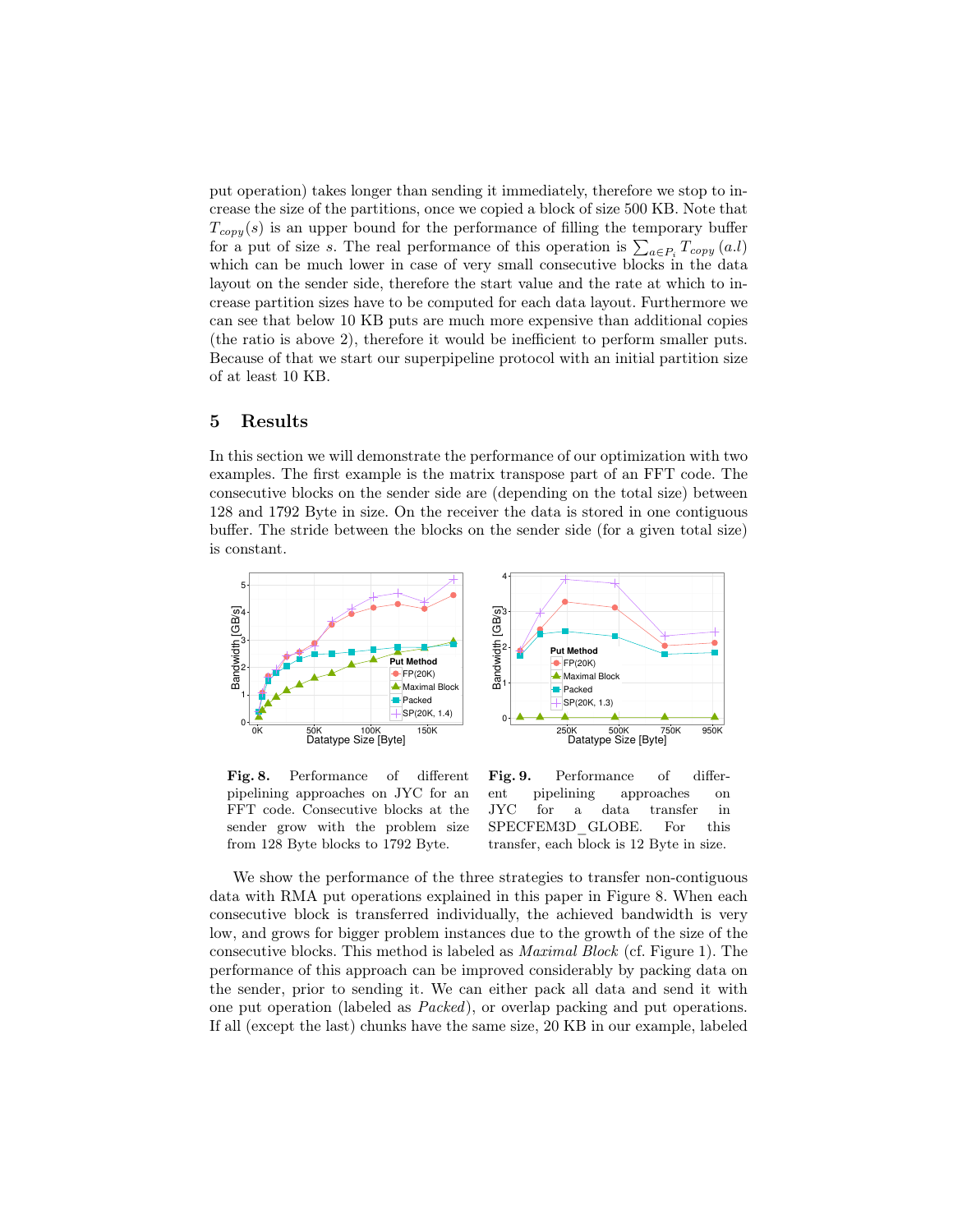as  $FP(20K)$  for fixed-pipeline we can improve the total bandwidth by 1.3 GB/s (42%, compared to Maximal Block). Our superpipeline protocol can achieve an additional performance increase for the larger problem instances of about 652 MB/s (13%, compared to FP) when the size of each put is increased by a factor of 1.3, while the first put is again 20 KB in size. This variant is labeled as  $SP(20K, 1.3)$  where SP stands for superpipeline protocol.

In Figure 9 we conduct the same experiment with a send data layout from the SPECFEM3D\_GLOBE seismic wave propagation simulation code [6]. Here the individual consecutive blocks are much smaller, only 12 Bytes in size, and their size remains constant when the problem size is increased. The sender stride between blocks is 24 Byte while the data is put into a contiguous buffer at the receiver. Since the blocks are so small, Maximal Block performs much worse than in the FFT example. In this plot, one can clearly see that the performance gain attainable by superpipelining de-



Fig. 10. Performance comparison of an irregular data transfer on JYC in SPECFEM3D\_GLOBE. The blocks at the sender are 4 Byte in size.

pends heavily on the speed of the copy operations. As long as the extent of the data layout fits (together with the pack buffer) in the 2 MB L2 cache, the performance of superpipelining is much better than that of fixed size pipelining. After that point their performance becomes similar again. Superpipelined packing is 148 times faster than sending each block individually, up to 37% faster than packing everything into one block before sending and 17% faster than fixedpipeline packing. To show the portability of our method we conduct the same experiments on Daint, a Cray XC30 with Intel SandyBridge CPUs. The results are plotted in Figures 11 and 12. In Figure 10 we perform the same comparison with another data layout present in the SPECFEM3D GLOBE code, where the data blocks on the sender are not stored with a regular stride, but in a irregular fashion (indexed type in MPI). Each block is four Byte in size and the data is stored consecutively on the receiver. Because of the small block size and the resulting high copy overhead, the difference between the packing methods is small. Superpipelining is 118 times faster than Maximal Block, 18% faster than Packed and up to 8% faster than fixed size pipelining.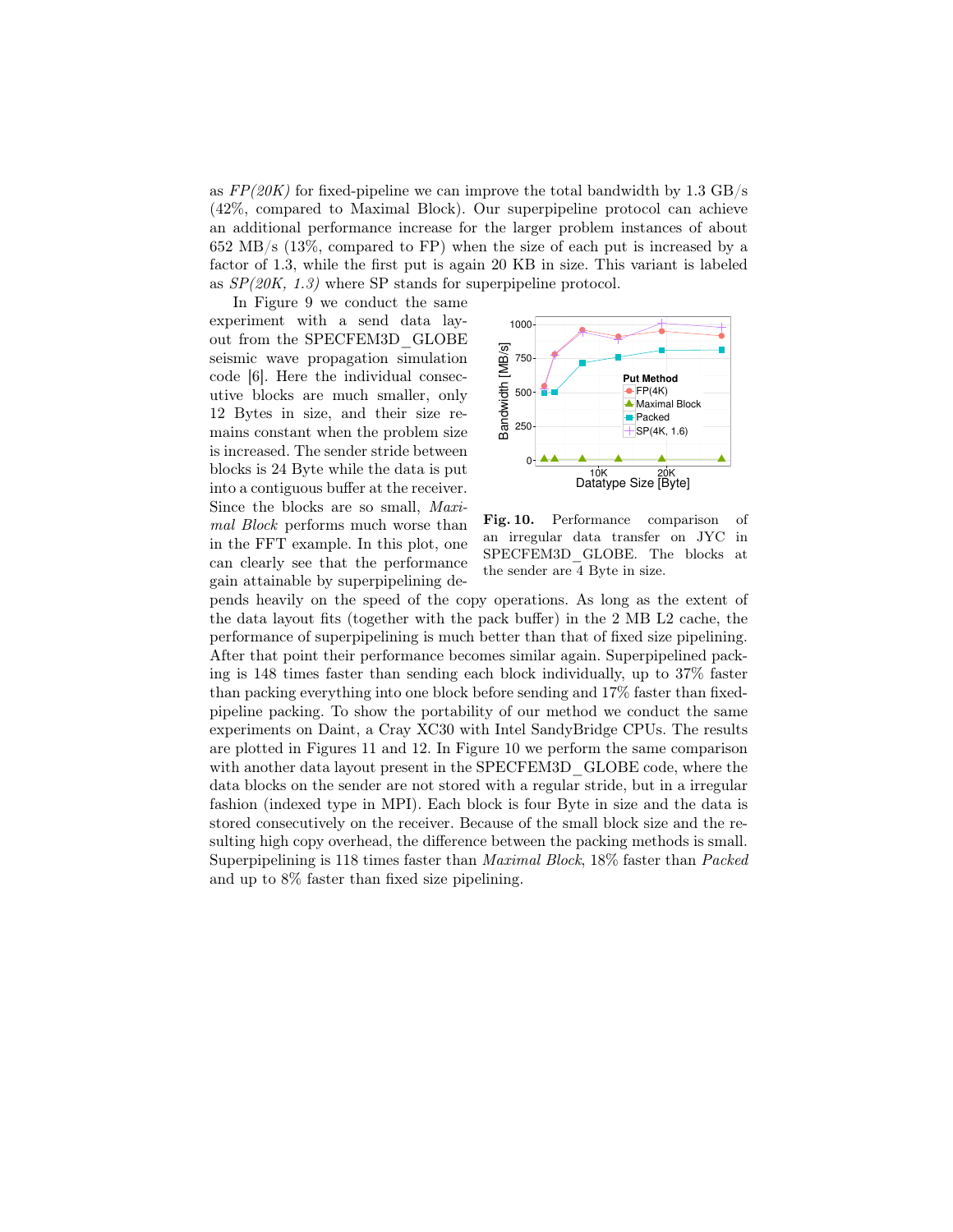



Fig. 11. Performance of different pipelining approaches on Daint for an FFT code. Consecutive blocks at the sender grow with the problem size from 128 Byte blocks to 1792 Byte.

Fig. 12. Performance of different pipelining approaches on Daint for a data transfer in SPECFEM3D GLOBE. For this transfer, each block is 12 Byte in size.

## 6 Related Work

Many compiler optimizations are based on peephole optimization techniques: Matching rules are applied to an intermediate compilation result and if a match is found, the code is replaced with a functionally equivalent, but faster, alternative. Those transformations are often created manually by domain experts. However, approaches where the optimization opportunities are automatically generated, similar to our approach of optimizing copy code, also have been suggested. Superoptimization [2] tries to optimize an instruction sequence by generating all possible instruction sequences up to a certain length and checking if they are functionally equivalent to the target instruction sequence. The problem with superoptimization is the exponential growth of the search space with the length of the considered instruction sequence and the number of available instructions. The interest in superoptimization also seems to have become smaller since this technique has been initially proposed — to the best of our knowledge, there is no publicly available superoptimizer which includes the whole instruction set (incl. AVX, SSE4, etc.) of a modern x86 CPU. Recent applications of superoptimization techniques [17], use heuristics to keep the search space manageable.

Superpipelining [8] was first proposed to overlap memory registration with RDMA operations. We extended this technique for copying non-contiguous data. Santhanaraman et al. [16] suggested to use gather/scatter support offered by modern network stacks [5,15] to implement MPI datatypes for two-sided point to point transfers and collectives. Since MPI allows that sender and receiver specify different datatypes in the respective send or receive call, this information (the datatype layout) has to be communicated first. After that the non-contiguous data is sent using an InfiniBand gather operation [15]. At the receiver, the data is stored (possibly in a different layout) using an InfiniBand scatter operation. In this work we are focusing on the one-sided programming model, where the sender has complete knowledge over the data layout at the receiver. Furthermore we do not rely on special hardware features for the transfer. The problem of transferring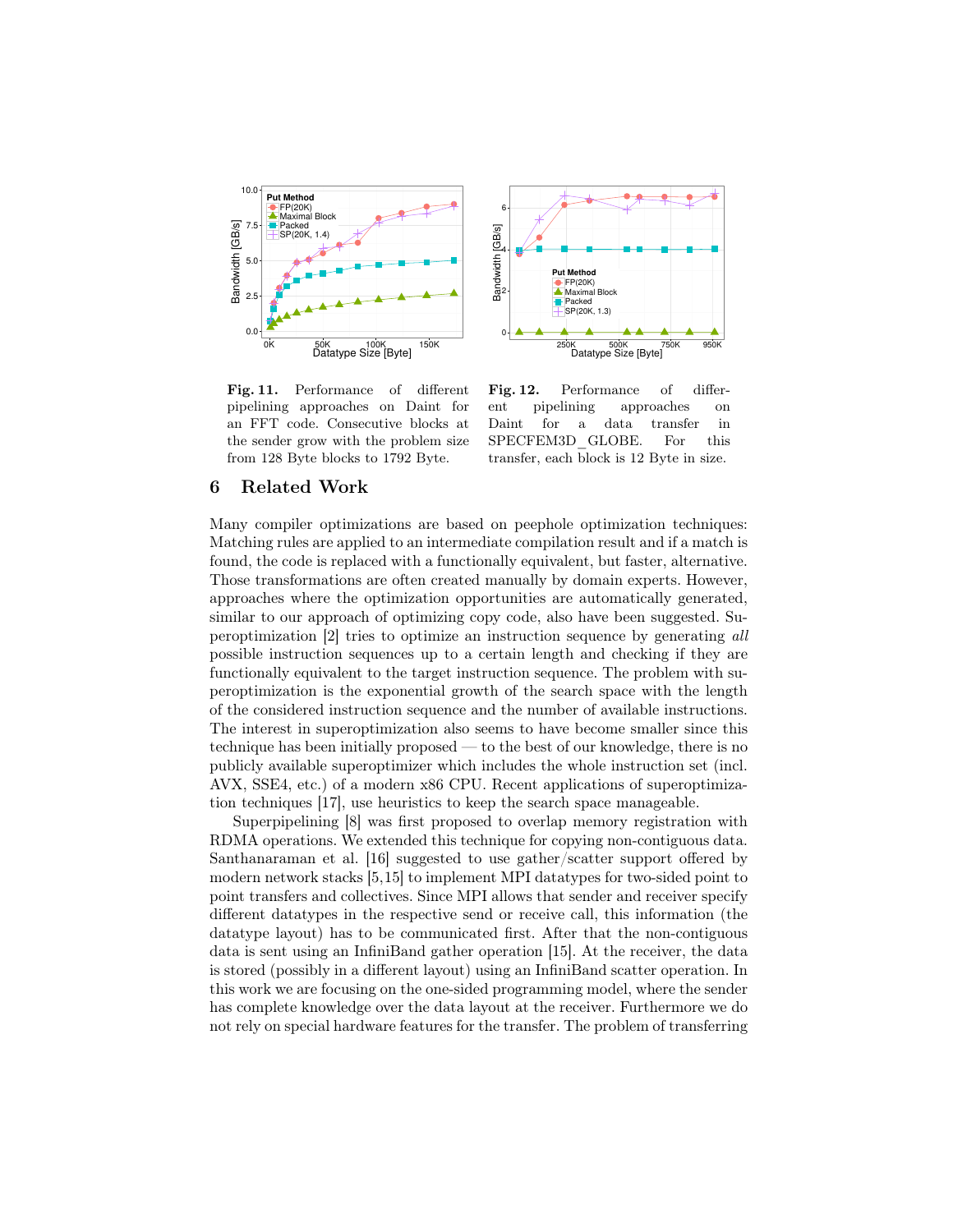data does not only occur in message passing and RDMA programming, but also when programming for accelerators, which have a private memory, such as GPUs. Jablin et al. [10] for example strive to optimize CPU to GPU communication by using compiler passes and a run time layer which optimize the scheduling of the communication, i.e., achieve communication-computation overlap by early binding. Jenkins et al. [11] propose GPU kernels to pack MPI datatypes, which gives large improvements over packing them with the host CPU.

Schneider et al. [19] also optimized the packing of MPI derived datatypes. MPI DDTs are traditionally interpreted at runtime, which is often slower than manual pack loops written for a specific case and optimized by the compiler at compile time. We mitigate that by generating machine code to pack MPI DDTs at runtime. This increased packing performance by up to a factor of seven. However, none of the pipelining techniques described in this work have been used, the generated pack function pack the complete message into a buffer before sending.

## 7 Conclusions

In this work we showed which optimizations a compiler for partitioned global address space languages can perform, in order to accelerate non-contiguous data transfers, without the requirement of special purpose hardware. We showed two main targets for optimization: the scheduling of RMA put operations and the instruction sequence used to copy small chunks of data into a temporary buffer for sending them. We show an algorithm to optimize the copy code and show that the resulting code outperforms readily available compiler builtins such as memcpy and system functions such as bcopy. We show how pipelining copying data and transferring it can improve performance and how we can leverage performance models of the network operations, as well as performance data of the copy code to choose suitable parameters for the suggested pipelining protocols. All optimizations can be implemented in compilers for PGAS languages or RMA libraries using well-known techniques.

#### Acknowledgments

We thanks the Swiss National Supercomputing Center (CSCS) and the Blue Waters project at NCSA/UIUC for access to the test systems. We also thank the anonymous reviewers for comments that greatly improved our work.

#### References

- 1. Alexandrov, A., Ionescu, M.F., Schauser, K.E., Scheiman, C.: LogGP: Incorporating long messages into the logP model – one step closer towards a realistic model for parallel computation. In: Proceedings of the 7th annual ACM symposium on Parallel algorithms and architectures (SPAA'95). pp. 95–105 (1995)
- 2. Bansal, S., Aiken, A.: Automatic generation of peephole superoptimizers. ACM SIGPLAN Notices 41(11), 394–403 (2006)